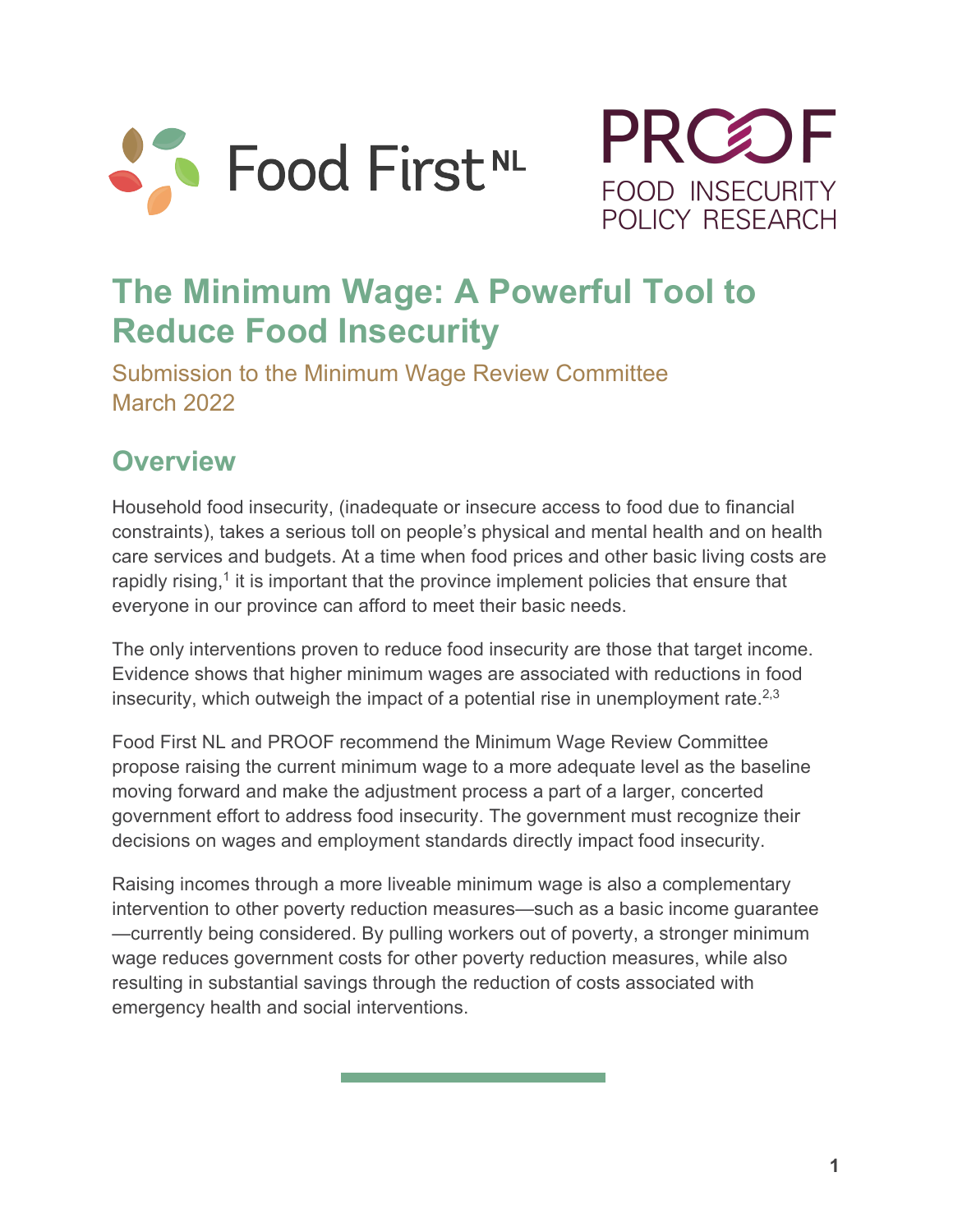### **Background—Food Insecurity in Newfoundland and Labrador**

Statistics Canada has been systematically monitoring food insecurity since 2005, using a well validated, standardized set of questions on households' experiences of food deprivation. Experiences range from worrying about running out of food and/or limiting food selection (marginal food insecurity), to compromising in quality and/or quantity of food (moderate food insecurity), to missing meals, reducing food intake and at the most extreme going day(s) without food (severe food insecurity). $^4$ 

Based on the most recently available estimates from Statistic Canada's 2019 Canadian Income Survey, 17.8% of Newfoundlanders and Labradorians lived in a food-insecure household (marginal food insecurity: 6.0%; moderate food insecurity: 8.8%; severe food insecurity:  $3.0\%$ ).<sup>5</sup> The one intervention that has been consistently shown to reduce food insecurity rates is improvements to the incomes of low-income households, such as higher minimum wage.

Food insecurity is a problem of inadequate incomes and an indicator of pervasive material deprivation. It is predominantly a problem of the working poor, with roughly one in two food-insecure households in Newfoundland and Labrador reliant on income from wages and salaries.<sup>6</sup>

> **Having a job is not enough to protect someone from food insecurity; it is necessary to ensure jobs pay enough and provide support for those in precarious employment**

Research on household food insecurity among working households in Canada shows that households with low-wage earners are more likely to be food-insecure.<sup>7</sup> Other factors associated with greater risk of food insecurity include working in part-time, short term, or precarious jobs, being a racialized worker, and providing for multiple people with a single income.

Having a job is not enough to protect someone from food insecurity; it is necessary to ensure jobs pay enough and provide support for those in precarious employment. The large proportion of working households that are food-insecure suggests that their



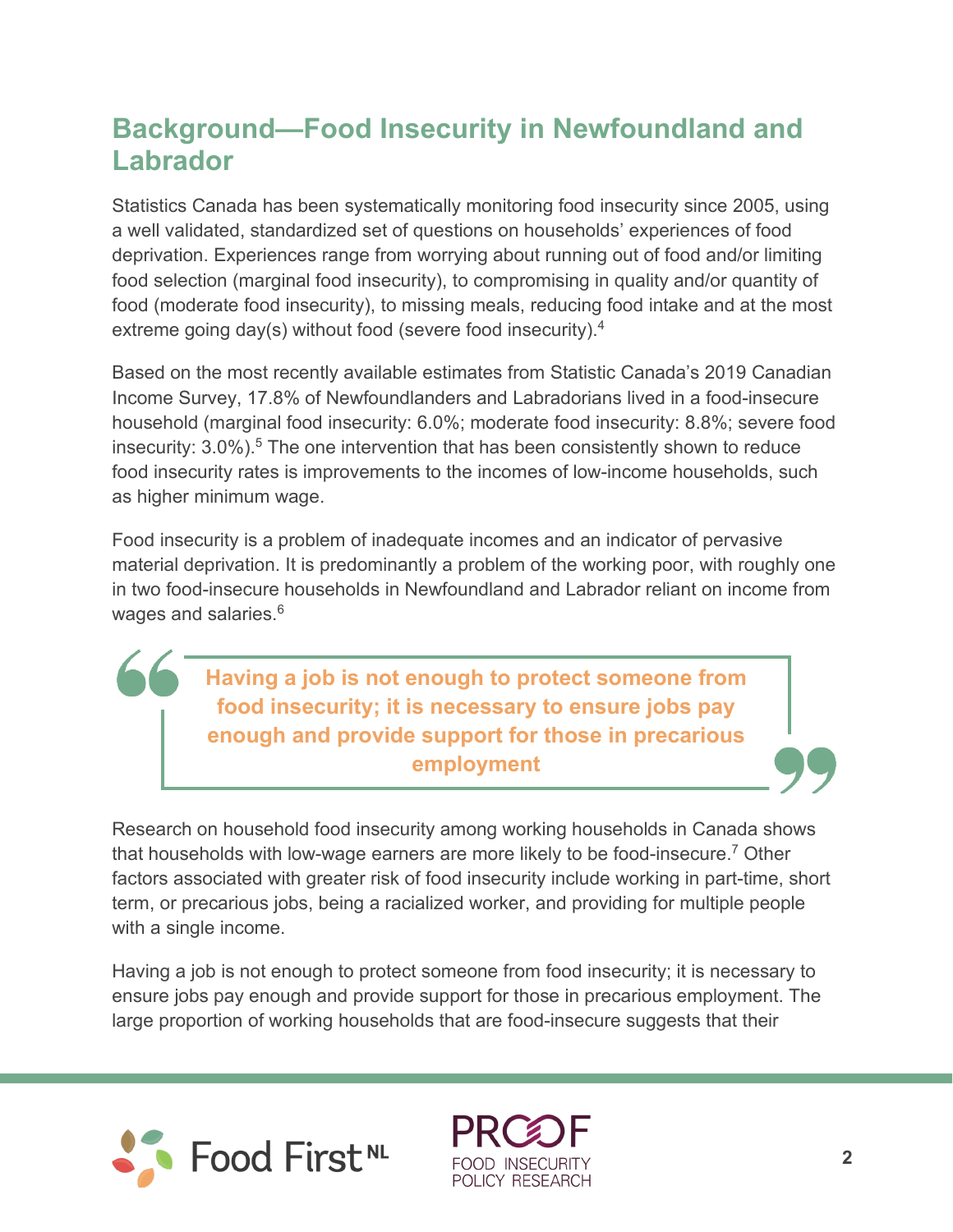employment circumstances are insufficient for affording basic needs, making policies that reach low-income households in the workforce critical for reducing the provincial rate of food insecurity.

### **Importance of Addressing Household Food Insecurity in Newfoundland and Labrador**

The health consequences of food insecurity include a wide range of physical and mental health problems, including increased risk of premature death. $8-12$  Food insecurity also puts a tremendous burden on provincial health care systems.13–15 Recent national research found that severely food-insecure adults had 69% higher odds of acute care admission and stayed in hospital longer.<sup>15</sup>

Although we do not have cost estimates for Newfoundland and Labrador, research from Ontario found that in the course of a year, the health care costs of a severely foodinsecure adult were more than double that of someone who was food-secure.14 Reducing food insecurity should be a priority for the province as it could offset public health care expenditures.

**Research has repeatedly shown that policies can reduce food insecurity when they improve the incomes of low-income households**

Research has repeatedly shown that policies can reduce food insecurity when they improve the incomes of low-income households.2,16–21 Despite the focus on food provision as the policy response to date, there is no evidence that it resolves food insecurity. Food insecurity is a problem of inadequate incomes that is not solved by food.

### **Role of Minimum Wage Policy in Household Food Insecurity**

Research on provincial social policies identified that a higher minimum wage is one of the key policy levers provinces can use to reduce the risk of food insecurity.2 These findings are supported by international research on household food insecurity showing



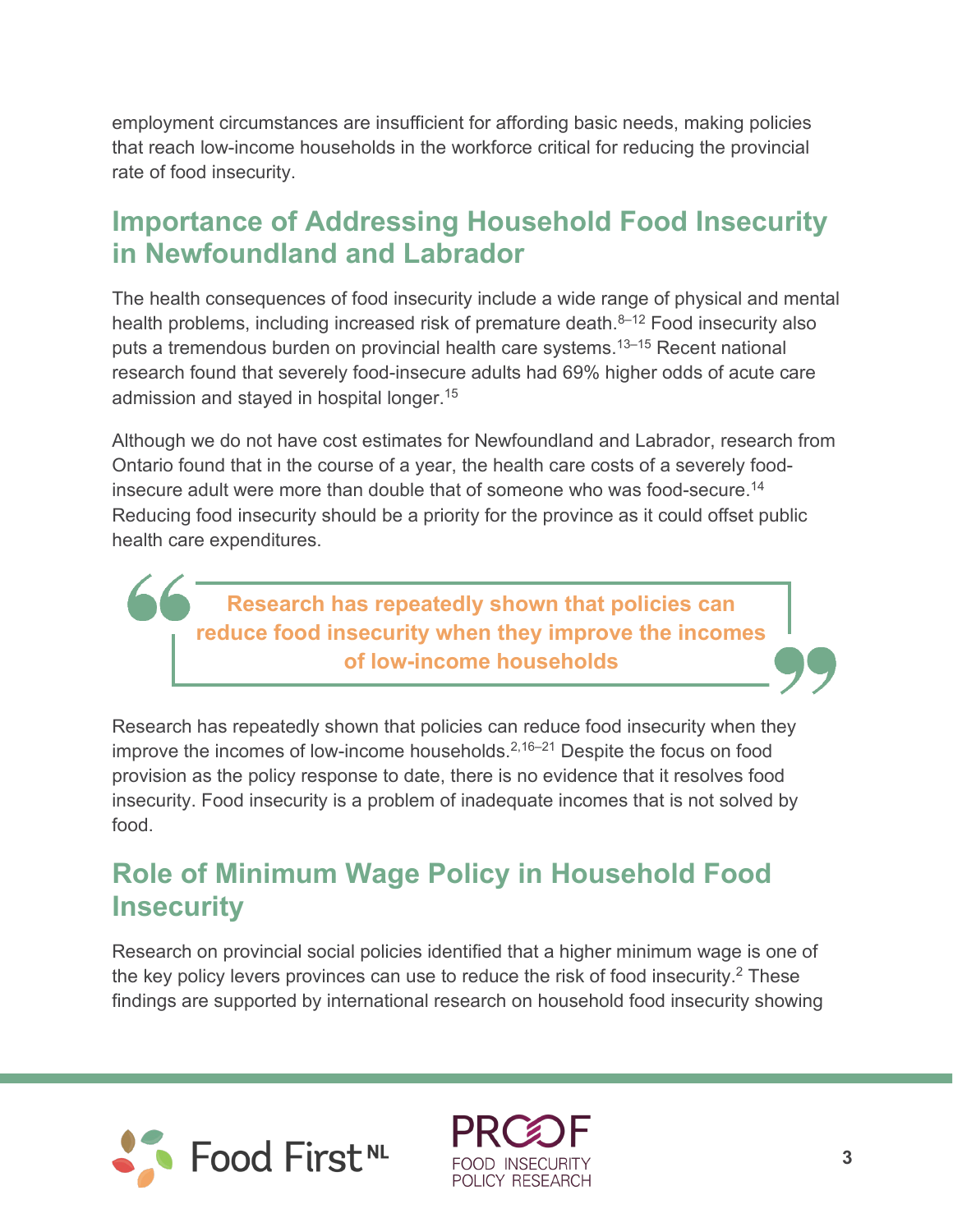working adults have lower risk of food insecurity in countries with higher minimum wages.3 (See Appendix for detailed descriptions)

Critically, the research also suggests that the reductions in food insecurity are very unlikely to be offset by the impact of a higher minimum wage on unemployment.<sup>3</sup> While the potential for a rise in unemployment is often cited as a reason against higher minimum wage, the evidence points to the benefit of a higher minimum wage on food insecurity reduction outweighing any resulting unemployment.

### **Recommendations to Minimum Wage Review**

Although the indexation of minimum wage to inflation means regular increases in line with inflation, it provides no assurance that the minimum wage is adequate for meeting the costs of basic needs, which has been a long-standing concern since the introduction of indexation in 2018. Given the evidence that wages have not been enough for many Newfoundlanders and Labradorians to make ends meet, instituting larger increases to minimum wage than those brought forth by indexation are a critical part of protecting working households from food insecurity.

#### The Minimum Wage Review Committee should **recommend raising the current minimum wage to a more adequate level** as the baseline moving forward.

The gap between the upcoming minimum wage (\$13.20 on April 1, 2022 following the annual increase based on inflation) and previous estimates of a "living wage" is one illustration of the need to raise the baseline. In 2019, the Canadian Centre for Policy Alternatives estimated the living wage in St. John's to be \$18.85/hour.<sup>22</sup> Updated figures for 2022 or other regions have not yet been calculated, but given the rising costs of basic needs in the province, many of which are outpacing the headline national inflation rate, the figures are likely even higher.

Interdepartmental collaboration to monitor household food insecurity and examine the impact of increases to minimum wage and other public policies can help guide future decision-making.



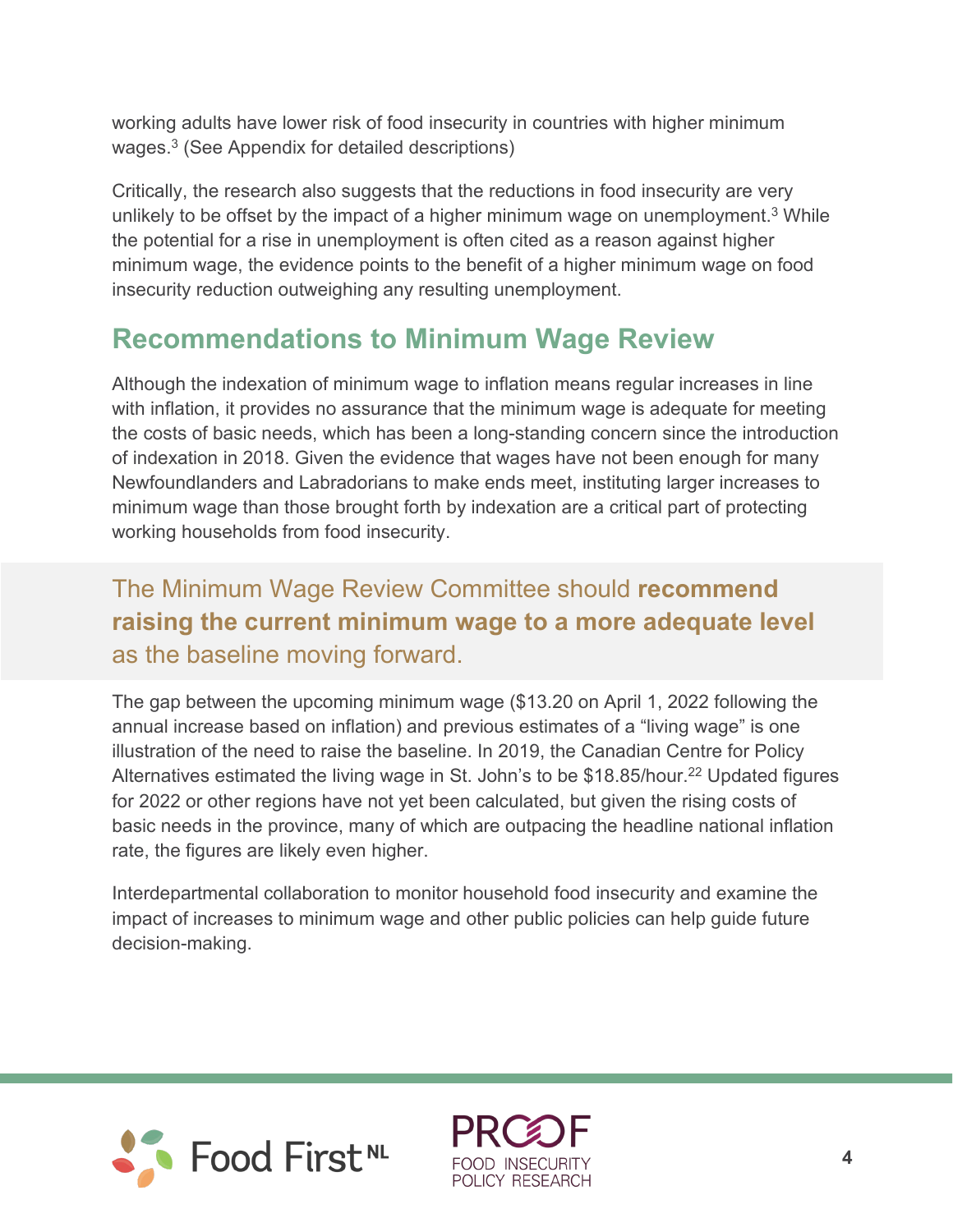#### The minimum wage review is an opportunity to **make the minimum wage setting process a part of a larger, concerted government effort** to address food insecurity moving forward.

Stronger income supports for the precariously employed or unemployed, better employment standards, more support for collective bargaining, measures to combat racism in the labour market, and more job opportunities are also critical policy actions to support workers and reduce food insecurity.<sup>3,23,24</sup>

The Health Accord for Newfoundland and Labrador highlights the need to address social determinants of health, like food insecurity, as the only feasible path to health system sustainability in the province.<sup>25</sup> A guaranteed, liveable basic income is a central recommendation to accomplish this and would go far to protect households from food insecurity. A higher minimum wage complements the implementation of a basic income by making it more affordable.

The speech from the Throne highlighted that "reinvigorated poverty reduction measures will combat housing and food insecurity".<sup>26</sup> A higher minimum wage that better aligns with the costs of living is one such measure. Given the serious impact on health and health care costs, reducing food insecurity should be a key priority for decisions around minimum wage.

#### The government must **recognize that any decisions they make on wages are decisions that directly impact food insecurity**.

Actions to improve the financial circumstances of low-income households, like raising the minimum wage to better align with the costs of living, are necessary to reduce food insecurity and its burden on health and the health care system.

**With Newfoundlanders and Labradorians feeling increasing cost-of-living pressures, the time to act is now.**



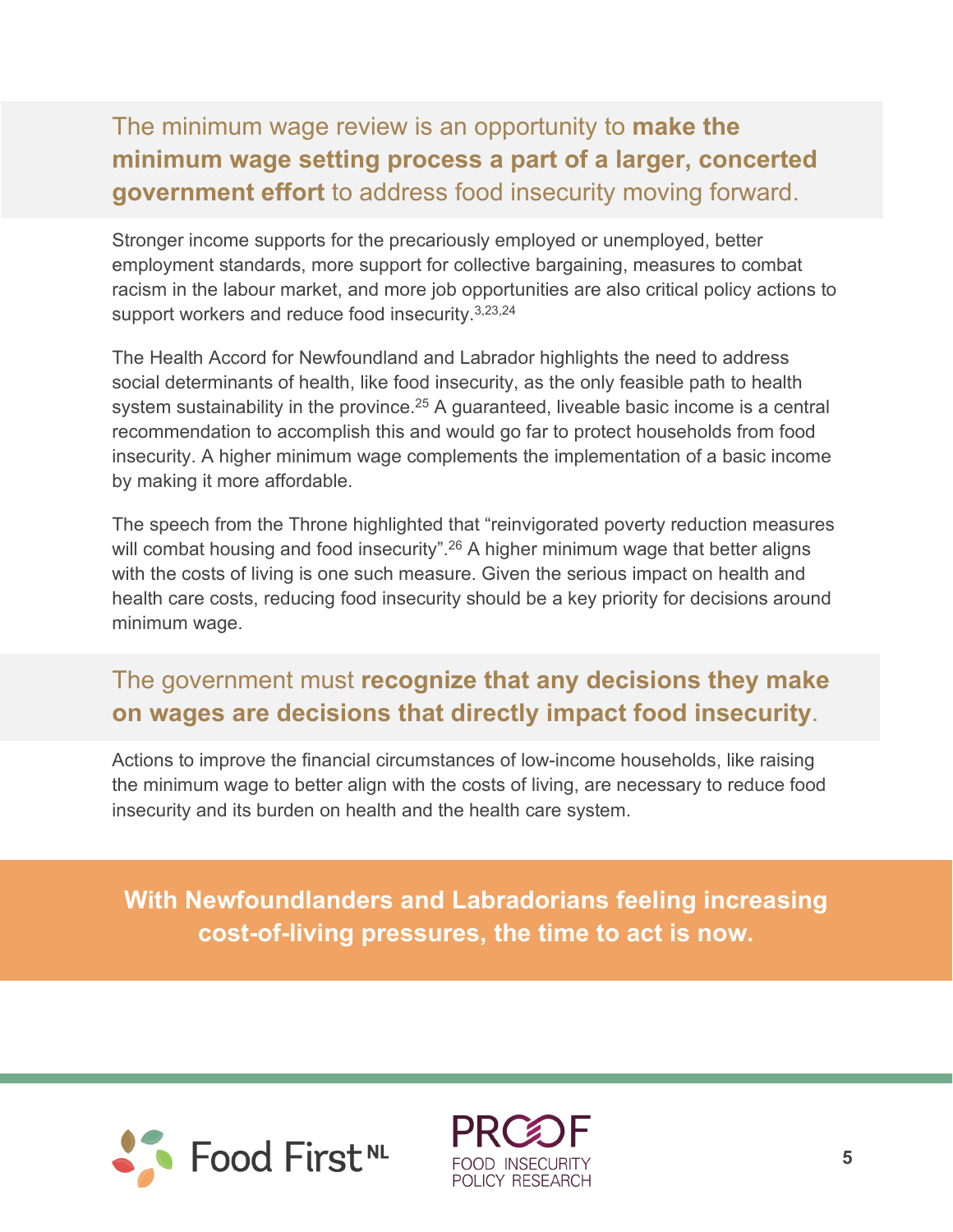### **About Food First NL**



Established in 1998, **[Food First NL](https://www.foodfirstnl.ca/)** is a provincial, non-profit organization with a 20+ year history of collaboration with communities and organizations across Newfoundland and Labrador to advance food security in the province

Food First NL's mission is to actively promote comprehensive, community-based solutions to ensure access to adequate and healthy food for all.

We envision a province where all people at all times, have physical and economic access to sufficient, safe, and nutritious food to meet their dietary needs and food preferences for an active and healthy life.

# **About PROOF**

**PRCOF FOOD INSECURITY** POLICY RESEARCH

**[PROOF](https://proof.utoronto.ca/)** is an interdisciplinary research team investigating household food insecurity in Canada led by Dr. Valerie Tarasuk at the University of Toronto. The goal of this research program is to identify effective policy approaches to reduce household food insecurity.

PROOF's work over the past decade has revealed the extent and severity of food insecurity in Canada, highlighted the tremendous toll on health and health care, and provided empirical evidence for the need for income-based policy responses.

Our research on food insecurity in Newfoundland and Labrador in particular uncovered the dramatic decrease in food insecurity between 2007-2012, following the introduction of the 2006 Poverty Reduction Strategy.<sup>16</sup> It also documented the reversal of this trend, with food insecurity worsening between 2011/2012 and 2017/2018.<sup>27</sup>



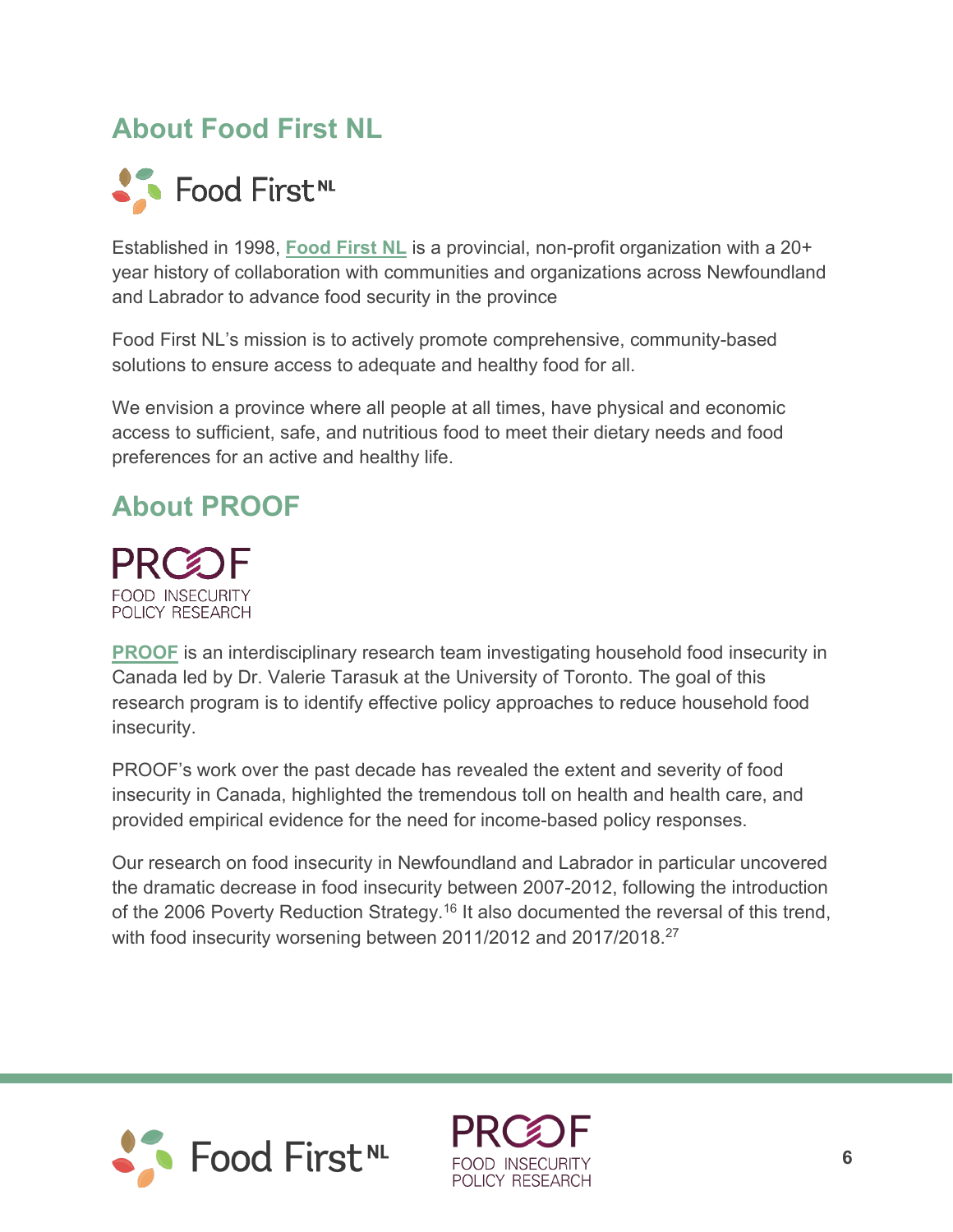## **References**

- **1.** Statistics Canada. Consumer Price Index, February 2022 [Internet]. The Daily. 2022; Available from: [https://www150.statcan.gc.ca/n1/daily-quotidien/220316/](https://www150.statcan.gc.ca/n1/daily-quotidien/220216/dq220216a-eng.htm) [dq220316a-eng.htm](https://www150.statcan.gc.ca/n1/daily-quotidien/220216/dq220216a-eng.htm)
- **2.** Men F, Urquia ML, Tarasuk V. The role of provincial social policies and economic environments in shaping food insecurity among Canadian families with children. Preventive Medicine. 2021;148. Available from: [https://www.scopus.com/inward/record.uri?eid=2-s2.0-](https://www.scopus.com/inward/record.uri?eid=2-s2.0-85104402632&doi=10.1016%2fj.ypmed.2021.106558&partnerID=40&md5=c1b55dc32d27315394b1b03b3cd7a217) [85104402632&doi=10.1016%2fj.ypmed.2021.106558&partnerID=40&md5=c1b5](https://www.scopus.com/inward/record.uri?eid=2-s2.0-85104402632&doi=10.1016%2fj.ypmed.2021.106558&partnerID=40&md5=c1b55dc32d27315394b1b03b3cd7a217) [5dc32d27315394b1b03b3cd7a217](https://www.scopus.com/inward/record.uri?eid=2-s2.0-85104402632&doi=10.1016%2fj.ypmed.2021.106558&partnerID=40&md5=c1b55dc32d27315394b1b03b3cd7a217)
- **3.** Reeves A, Loopstra R, Tarasuk V. Wage-Setting Policies, Employment, and Food Insecurity: A Multilevel Analysis of 492 078 People in 139 Countries. Am J Public Health. 2021;111(4):718–25. Available from: <https://ajph.aphapublications.org/doi/full/10.2105/AJPH.2020.306096>
- **4.** Health Canada. Determining food security status [Internet]. Health Canada. 2010; Available from: [https://www.canada.ca/en/health-canada/services/food-nutrition/](https://www.canada.ca/en/health-canada/services/food-nutrition/food-nutrition-surveillance/health-nutrition-surveys/canadian-community-health-survey-cchs/household-food-insecurity-canada-overview/determining-food-security-status-food-nutrition-surveillance-health-canada.html) [food-nutrition-surveillance/health-nutrition-surveys/canadian-community-health](https://www.canada.ca/en/health-canada/services/food-nutrition/food-nutrition-surveillance/health-nutrition-surveys/canadian-community-health-survey-cchs/household-food-insecurity-canada-overview/determining-food-security-status-food-nutrition-surveillance-health-canada.html)[survey-cchs/household-food-insecurity-canada-overview/determining-food](https://www.canada.ca/en/health-canada/services/food-nutrition/food-nutrition-surveillance/health-nutrition-surveys/canadian-community-health-survey-cchs/household-food-insecurity-canada-overview/determining-food-security-status-food-nutrition-surveillance-health-canada.html)[security-status-food-nutrition-surveillance-health-canada.html](https://www.canada.ca/en/health-canada/services/food-nutrition/food-nutrition-surveillance/health-nutrition-surveys/canadian-community-health-survey-cchs/household-food-insecurity-canada-overview/determining-food-security-status-food-nutrition-surveillance-health-canada.html)
- **5.** Caron N, Plunkett-Latimer J. Canadian Income Survey: Food insecurity and unmet health care needs, 2018 and 2019 [Internet]. Ottawa: Statistics Canada; 2022. Available from:

<https://www150.statcan.gc.ca/n1/pub/75f0002m/75f0002m2021009-eng.htm>

- **6.** Tarasuk V, Mitchell A. Household Food Insecurity in Canada, 2017-2018 [Internet]. Toronto, ON: Research to identify policy options to reduce food insecurity (PROOF); 2020. Available from: [https://proof.utoronto.ca/resources/proof-annual-reports/household-food](https://proof.utoronto.ca/resources/proof-annual-reports/household-food-insecurity-in-canada-2017-2018/)[insecurity-in-canada-2017-2018/](https://proof.utoronto.ca/resources/proof-annual-reports/household-food-insecurity-in-canada-2017-2018/)
- **7.** McIntyre L, Bartoo AC, Emery JH. When working is not enough: food insecurity in the Canadian labour force. Public Health Nutr. 2014;17(1):49–57. Available from: [https://www.cambridge.org/core/product/identifier/S1368980012004053/type/jour](https://www.cambridge.org/core/product/identifier/S1368980012004053/type/journal_article) [nal\\_article](https://www.cambridge.org/core/product/identifier/S1368980012004053/type/journal_article)
- **8.** Tarasuk V, Mitchell A, McLaren L, McIntyre L. Chronic physical and mental health conditions among adults may increase vulnerability to household food insecurity. The Journal of Nutrition. 2013;143(11):1785–93. Available from: https:// [doi.org/10.3945/jn.113.178483](https://doi.org/10.3945/jn.113.178483)
- **9.** Jessiman-Perreault G, McIntyre L. The household food insecurity gradient and potential reductions in adverse population mental health outcomes in Canadian adults. SSM - Population Health. 2017;3:464–72. Available from: <https://www.sciencedirect.com/science/article/pii/S2352827316301410>



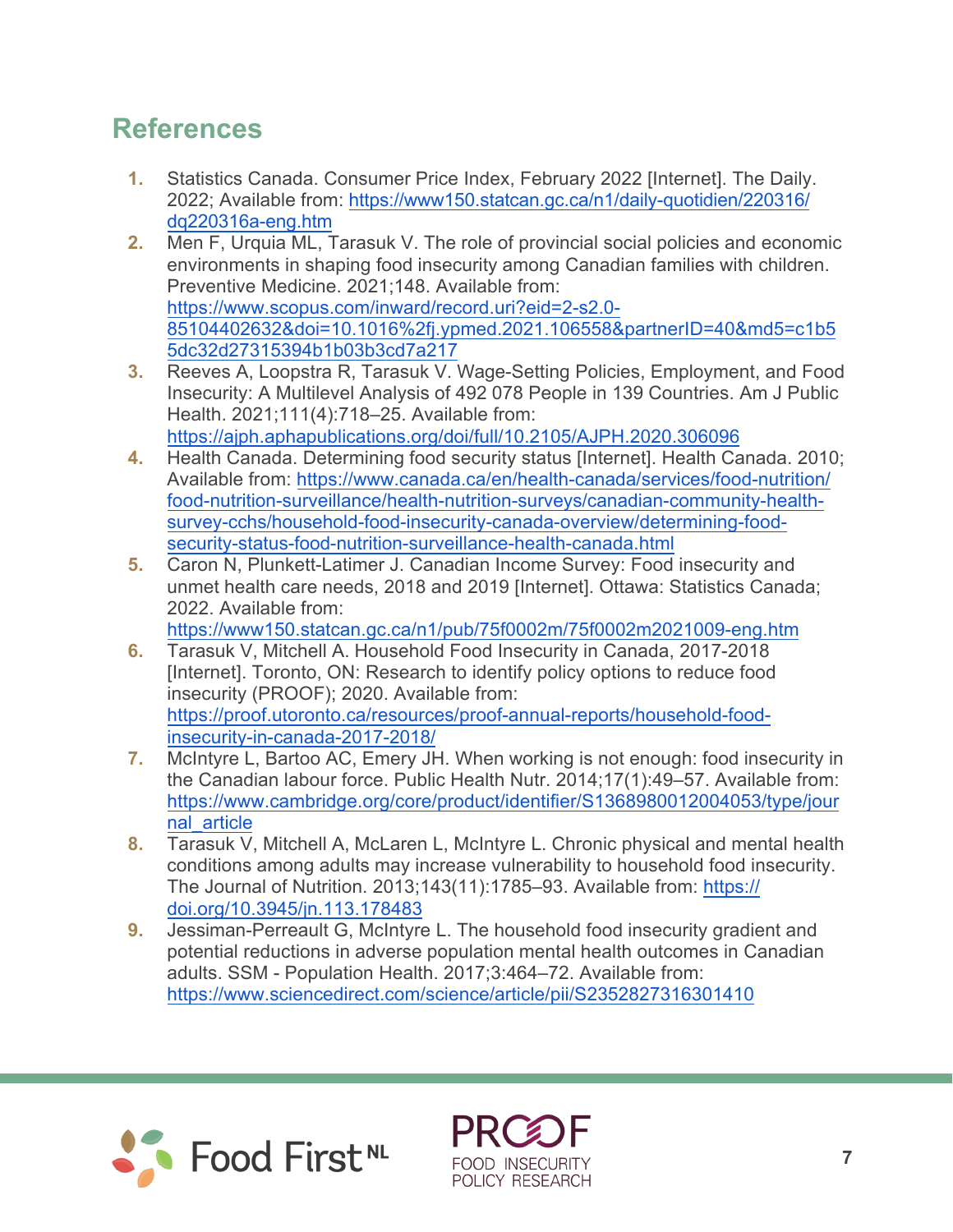- **10.** Men F, Elgar FJ, Tarasuk V. Food insecurity is associated with mental health problems among Canadian youth. J Epidemiol Community Health. 2021;75(8):741–8. Available from:<https://jech.bmj.com/content/75/8/741>
- **11.** Men F, Urquia ML, Tarasuk V. Examining the relationship between food insecurity and causes of injury in Canadian adults and adolescents. BMC Public Health. 2021;21(1):1557. Available from: [https://doi.org/10.1186/s12889-021-](https://doi.org/10.1186/s12889-021-11610-1) [11610-1](https://doi.org/10.1186/s12889-021-11610-1)
- **12.** Men F, Gundersen C, Urquia ML, Tarasuk V. Association between household food insecurity and mortality in Canada: a population-based retrospective cohort study. CMAJ. 2020;192(3):E53–60. Available from: <https://www.cmaj.ca/content/192/3/E53>
- **13.** Tarasuk V, Cheng J, de Oliveira C, Dachner N, Gundersen C, Kurdyak P. Association between household food insecurity and annual health care costs. CMAJ. 2015;187(14):E429–36. Available from: <http://www.cmaj.ca/lookup/doi/10.1503/cmaj.150234>
- **14.** Tarasuk V, Cheng J, Gundersen C, de Oliveira C, Kurdyak P. The relation between food insecurity and mental health care service utilization in Ontario. Can J Psychiatry. 2018;63(8):557–69. Available from: <http://journals.sagepub.com/doi/10.1177/0706743717752879>
- **15.** Men F, Gundersen C, Urquia ML, Tarasuk V. Food insecurity is associated with higher health care use and costs among Canadian adults. Health Affairs. 2020;39(8):1377–85. Available from: <http://www.healthaffairs.org/doi/10.1377/hlthaff.2019.01637>
- **16.** Loopstra R, Dachner N, Tarasuk V. An exploration of the unprecedented decline in the prevalence of household food insecurity in Newfoundland and Labrador, 2007-2012. Canadian Public Policy. 2015;41(3):191–206. Available from: [https://www.scopus.com/inward/record.uri?eid=2-s2.0-](https://www.scopus.com/inward/record.uri?eid=2-s2.0-84940847375&doi=10.3138%2fcpp.2014-080&partnerID=40&md5=d9e3fbb8fd4d57679882c2f923d2dc0a) [84940847375&doi=10.3138%2fcpp.2014-](https://www.scopus.com/inward/record.uri?eid=2-s2.0-84940847375&doi=10.3138%2fcpp.2014-080&partnerID=40&md5=d9e3fbb8fd4d57679882c2f923d2dc0a) [080&partnerID=40&md5=d9e3fbb8fd4d57679882c2f923d2dc0a](https://www.scopus.com/inward/record.uri?eid=2-s2.0-84940847375&doi=10.3138%2fcpp.2014-080&partnerID=40&md5=d9e3fbb8fd4d57679882c2f923d2dc0a)
- **17.** McIntyre L, Dutton DJ, Kwok C, Emery JCH. Reduction of food insecurity among low-income Canadian seniors as a likely impact of a guaranteed annual income. Canadian Public Policy. 2016;42(3):274–86. Available from: <https://utpjournals.press/doi/10.3138/cpp.2015-069>
- **18.** Brown EM, Tarasuk V. Money speaks: Reductions in severe food insecurity follow the Canada Child Benefit. Preventive Medicine. 2019;129. Available from: <https://www.sciencedirect.com/science/article/pii/S0091743519303524>
- **19.** Ionescu-Ittu R, Glymour MM, Kaufman JS. A difference-in-differences approach to estimate the effect of income-supplementation on food insecurity. Preventive Medicine. 2015;70:108–16. Available from: <https://www.sciencedirect.com/science/article/pii/S0091743514004605>



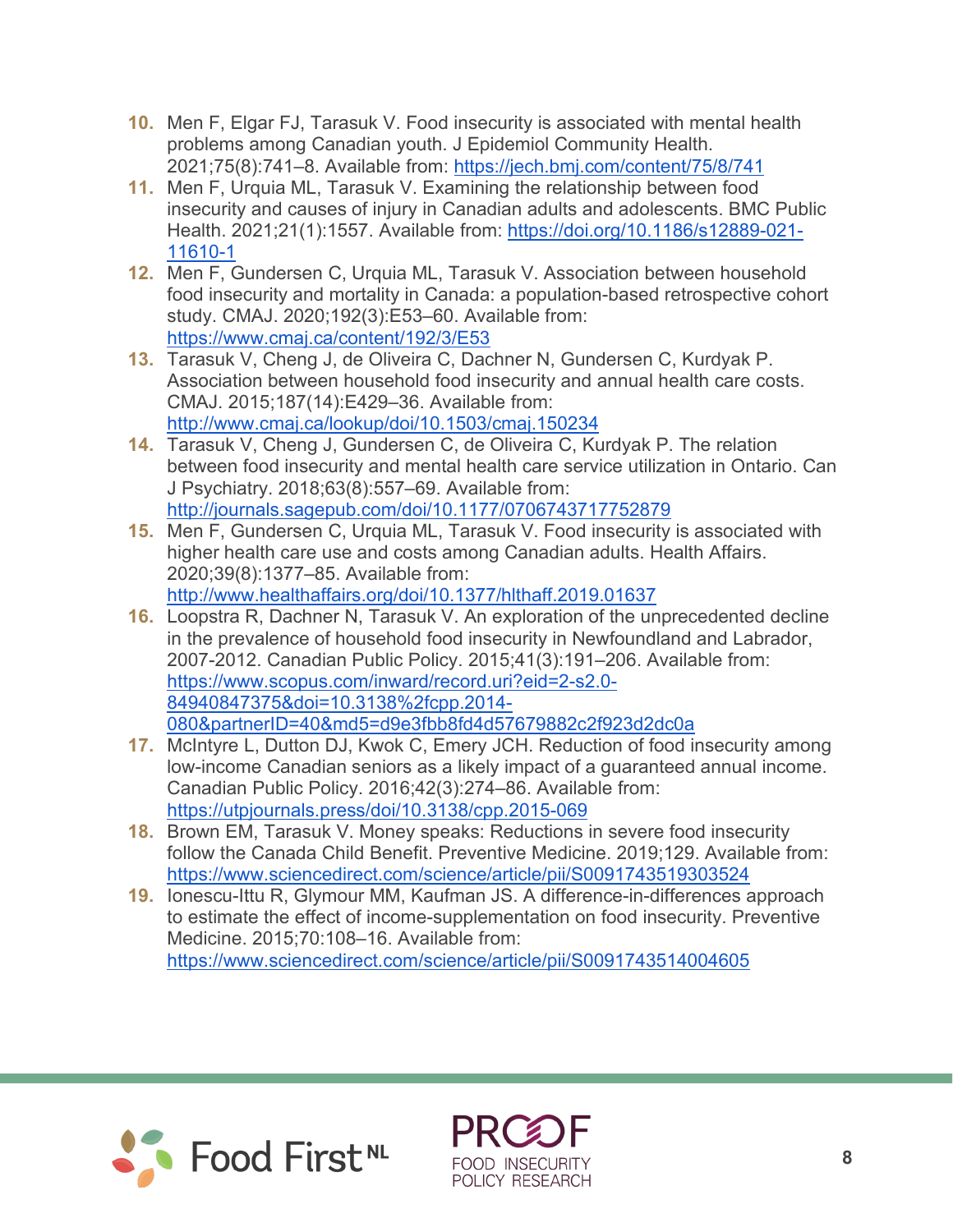- **20.** Tarasuk V, Li N, Dachner N, Mitchell A. Household food insecurity in Ontario during a period of poverty reduction, 2005–2014. Canadian Public Policy 2019;45(1):93–104. Available from: <https://utpjournals.press/doi/10.3138/cpp.2018-054>
- **21.** Li N, Dachner N, Tarasuk V. The impact of changes in social policies on household food insecurity in British Columbia, 2005–2012. Preventive Medicine. 2016;93:151–8. Available from: <https://www.sciencedirect.com/science/article/pii/S0091743516303048>
- **22.** Saulnier C. A living wage for St. John's, Newfoundland and Labrador [Internet]. Canadian Centre for Policy Alternatives. 2019; Available from: [https://policyalternatives.ca/publications/reports/living-wage-st-johns](https://policyalternatives.ca/publications/reports/living-wage-st-johns-newfoundland-and-labrador)[newfoundland-and-labrador](https://policyalternatives.ca/publications/reports/living-wage-st-johns-newfoundland-and-labrador)
- **23.** Men F, Urquia ML, Tarasuk V. The role of provincial social policies and economic environments in shaping food insecurity among Canadian families with children. Preventive Medicine. 2021;148:106558. Available from: <https://www.sciencedirect.com/science/article/pii/S0091743521001420>
- **24.** Dhunna S, Tarasuk V. Black–white racial disparities in household food insecurity from 2005 to 2014, Canada. Can J Public Health. 2021; Available from: <https://doi.org/10.17269/s41997-021-00539-y>
- **25.** Health Accord for Newfoundland & Labrador. Our province. Our health. Our Future. A 10-Year Health Transformation: The Report [Internet]. 2022. Available from: [https://healthaccordnl.ca/wp](https://healthaccordnl.ca/wp-content/uploads/2022/02/HANL_Report_Document_Web_modFeb28-2022.pdf)content/uploads/2022/02/HANL\_Report\_Document\_Web\_modFeb28-2022.pdf
- **26.** Government of Newfoundland and Labrador. Speech from the Throne [Internet]. News Releases. 2021; Available from: <https://www.gov.nl.ca/releases/2021/exec/0415n01/>
- **27.** Hussain Z, Tarasuk V. A comparison of household food insecurity rates in Newfoundland and Labrador in 2011–2012 and 2017–2018. Can J Public Health. 2021; Available from:<https://doi.org/10.17269/s41997-021-00577-6>